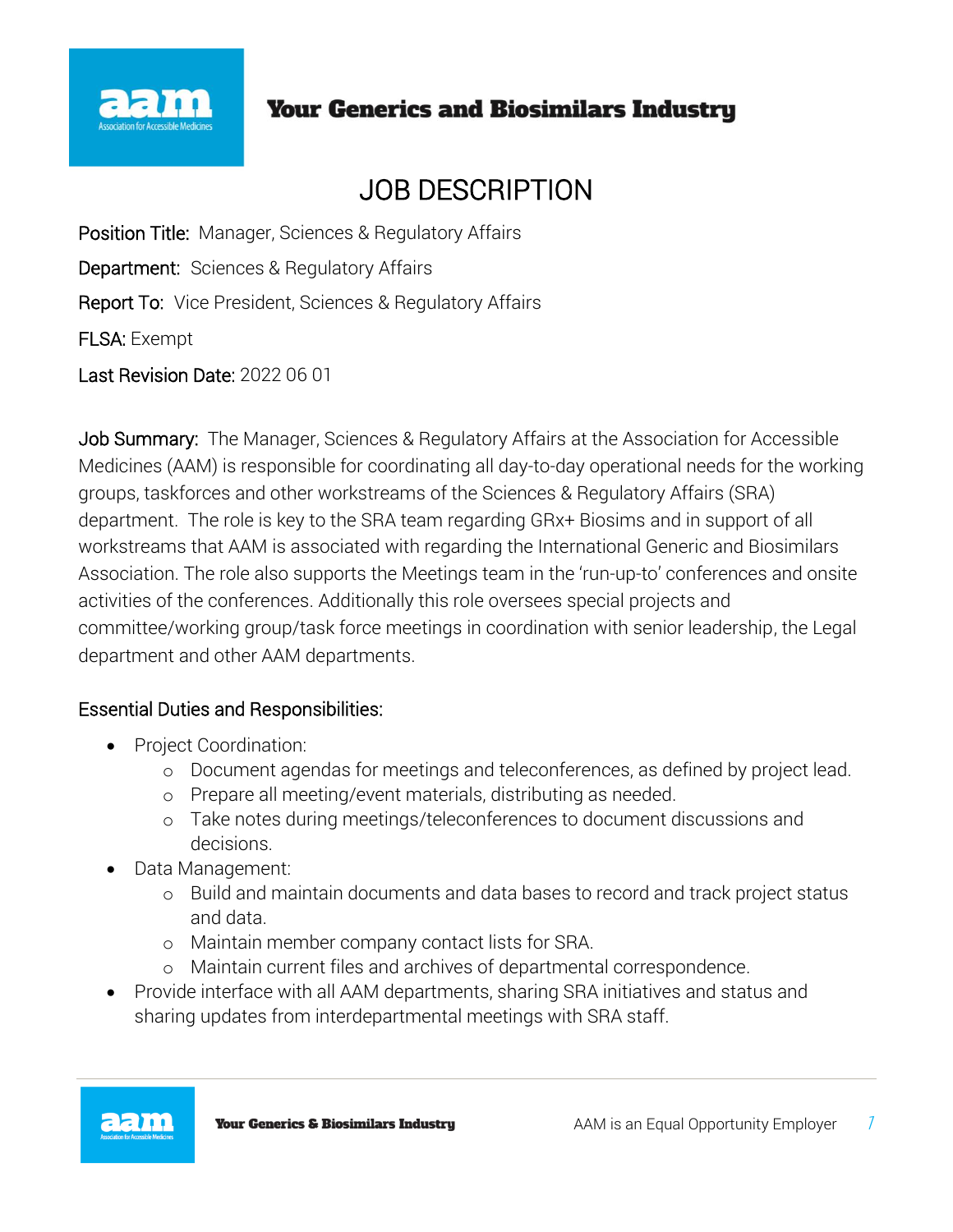

## **Your Generics and Biosimilars Industry**

- Assist the SVP, VP and Senior Director with calendaring, logistics and follow-up of all departmental projects and meetings including all working groups and task forces.
- Assist with development of materials including, but not limited to, researching and preparing fact sheets, talking points, website content, presentation sides and letters to association members, stakeholders, and other regulatory bodies, as appropriate.
- Process and manage departmental invoices, researching information when necessary.
- Perform other duties as assigned consistent with the goals of AAM.

Qualifications: To perform this job successfully, an individual must be able to perform each essential duty satisfactorily. The requirements listed below are representative of the knowledge, skill, and/or ability required. Reasonable accommodations may be made to enable individuals with disabilities to perform the essential functions.

- Excellent written and oral communication skills, including proof-reading and editing
- Exceptional interpersonal skills, a focused listener
- Exhibits a positive attitude and professional demeanor
- Exhibits a high degree of personal initiative
- Exceptional organizational skills, attention to detail, and time-management
- Ability to handle confidential matters with professionalism and discretion
- Ability to prioritize and manage multiple initiatives simultaneously
- Ability to work in a collaborative environment and accomplish tasks with self-direction and provide exemplary customer service
- Ability to work creatively and with flexibility in a fast-paced environment while maintaining high work standards.
- Advanced computer skills, including basic use of Microsoft Word, Excel and PowerPoint

### Education and Experience Requirements:

- Bachelor's Degree, required
- 2+ years of applicable professional experience
- Experience with project coordination, required; PMP certification, desirable

Physical Demands: The physical demands described here are representative of those that must be met by an employee to successfully perform the essential functions of the job.